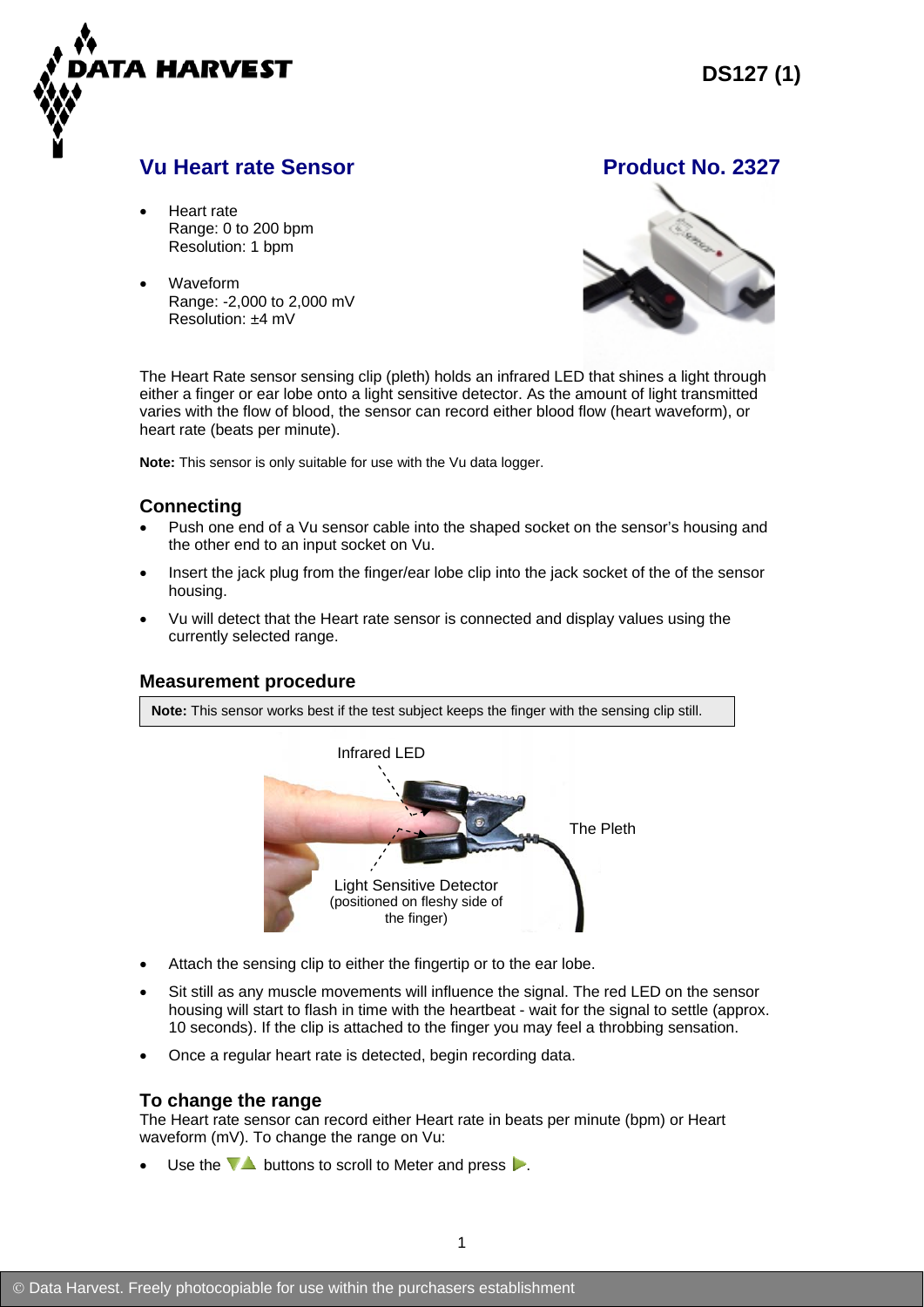- **Press .** Scroll so the cursor is pointing to **Heart Monitor** and press ...
- With the cursor pointing at **Set range** press  $\triangleright$

The cursor will indicate the range currently selected. Use the  $\nabla$ buttons to scroll the list until the cursor is pointing at the required range. Press  $\triangleright$  to select.

Press  $\Box$  to return to the sensor window, then  $\Box$  to return to Meters window.

The range setting is retained by Vu and will be applied to any Heart rate sensor that is connected to the logger until changed by the user.

It is also possible to change the range from within the EasySense software. For instructions please refer to the software user's manual.

## **Requirements**

For Vu to recognise this sensor your logger must have **V1.1** or higher firmware.

To find Vu's firmware version carry out a hard reset (press  $\blacksquare + \blacksquare + \blacktriangle$  at the same time for a second and then release). The LCD will display EasySense Vu and its firmware version number before returning to the main menu.

For full features (e.g. pictogram using heart picture) use with **V3.2** or higher of the EasySense software.

Upgrades are available from Downloads on the Data Harvest website [\(www.data-harvest.co.uk](http://www.dataharvest.co.uk/home.php?&mlev=1&show=2&title=Home)).

### **Practical information**

The amount of light that can be detected by the Light Sensitive Detector (LSD) will vary with each test subject and as to whether the clip is attached to a fingertip or ear lobe.

When attached to a finger:

- Position the finger lobe clip so that the LSD is on the fleshy side of the finger.
- Nail varnish may block infrared and so affect readings.
- Values should not be affected by skin colouring.
- Some subjects may have poor peripheral circulation (the extent to which the blood vessels in the fingertip are filled with blood), in which case use the earlobe or select another subject.
- If the heart rate does not seem to settle, try warming the hands by rubbing to increase the blood flow.
- If readings are lower than expected, try repositioning the clip to make sure contact is obtained.

Attached to an ear lobe:

- Remove any earrings before attaching the finger/ear lobe clip to the ear lobe.
- The clip can be made more secure by attaching the slide on the lead to the subject's clothing.
- If the heart rate does not settle or if readings are lower than expected, try repositioning the clip.

Each time the finger/ear lobe clip is attached to a fingertip or ear lobe, wait until the signal stabilises before starting to record data - the initial unstable signal will be due to compression from the clip being attached.

Stay still while recording data. Movement e.g. raising and lowering a hand, will change blood flow in the finger and give erratic readings.

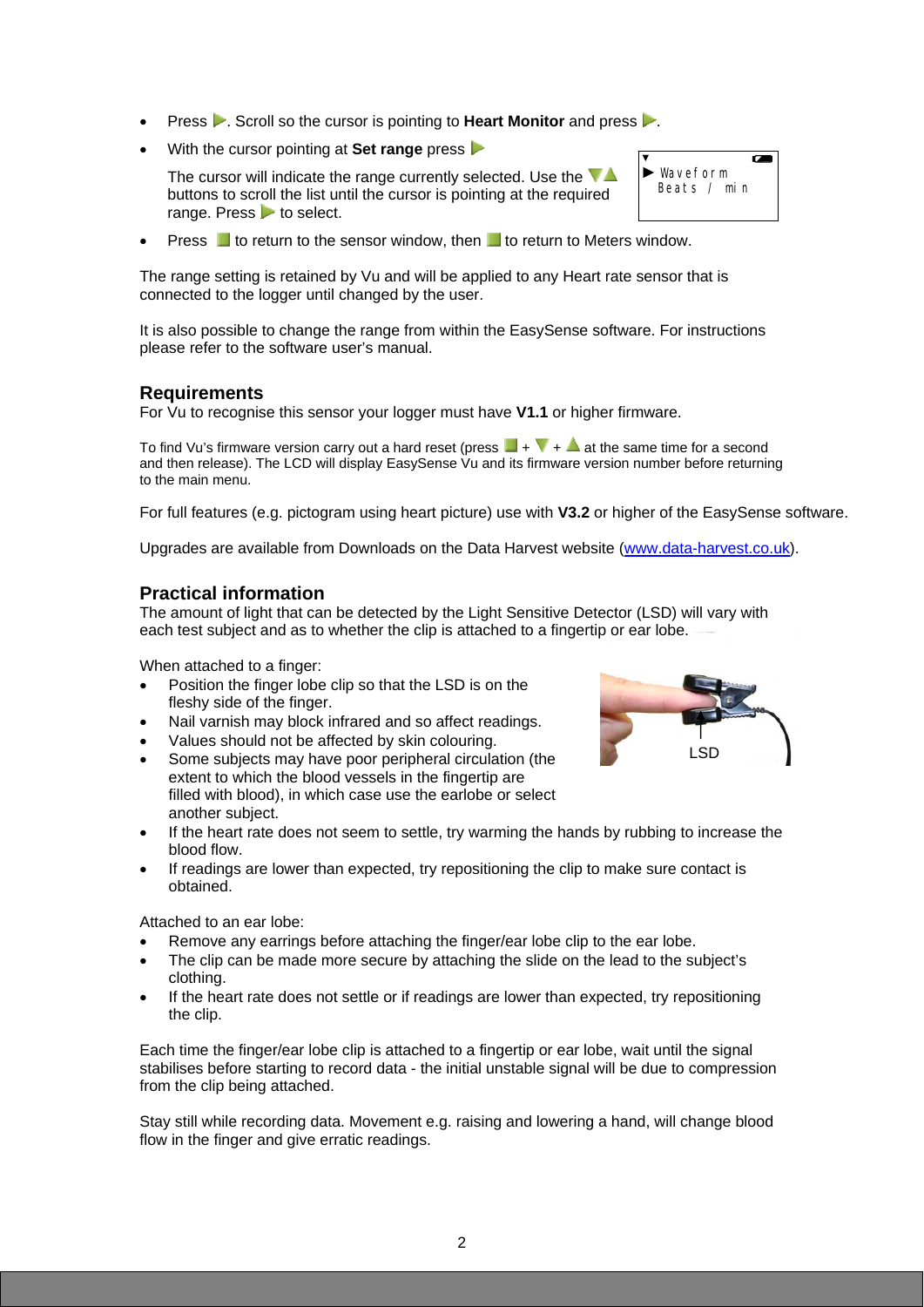

The light sensitive detector (LSD) in the clip can be sensitive to high levels of ambient infrared light e.g. bright sun or room lights. If the light interferes with the detector the Sensor may 'lose contact'. Stop logging, and reduce the light level e.g. by covering the sensor clip before starting to log again.

**Note:** If you alter the light level while logging the sensor will need to adjust to the new conditions.

Avoid applying pressure to the sensor clip e.g. by resting the finger clip on a work surface.

It is possible to alter heart rate by changing breathing. Encourage the test subject to breath normally.

This Sensor is **not** intended for medical diagnosis. Do not be alarmed if results do not correspond to quote numbers, these represent typical averages. It is quite normal for the heart to occasionally miss a beat.

It is possible for the dicrotic notch to be recorded as a separate pulse, and so give higher readings than expected. The effects are usually more noticeable if the clip is attached to the finger; try using with the clip attached to the ear lobe.



Dicrotic notch

This sensor is not waterproof. Clean the clip by wiping with a cloth that has been rinsed in disinfectant.

#### **Background**

The Heart rate sensor is used to measure the pulse that is found throughout the human body. This pulse will result in a change in the volume of arterial blood with each pulse beat. This change in blood volume can be detected in the fingertip or ear lobe using a technique called Photoplethysmography. The device that detects the signal is called a plethysmograph (or 'pleth' for short).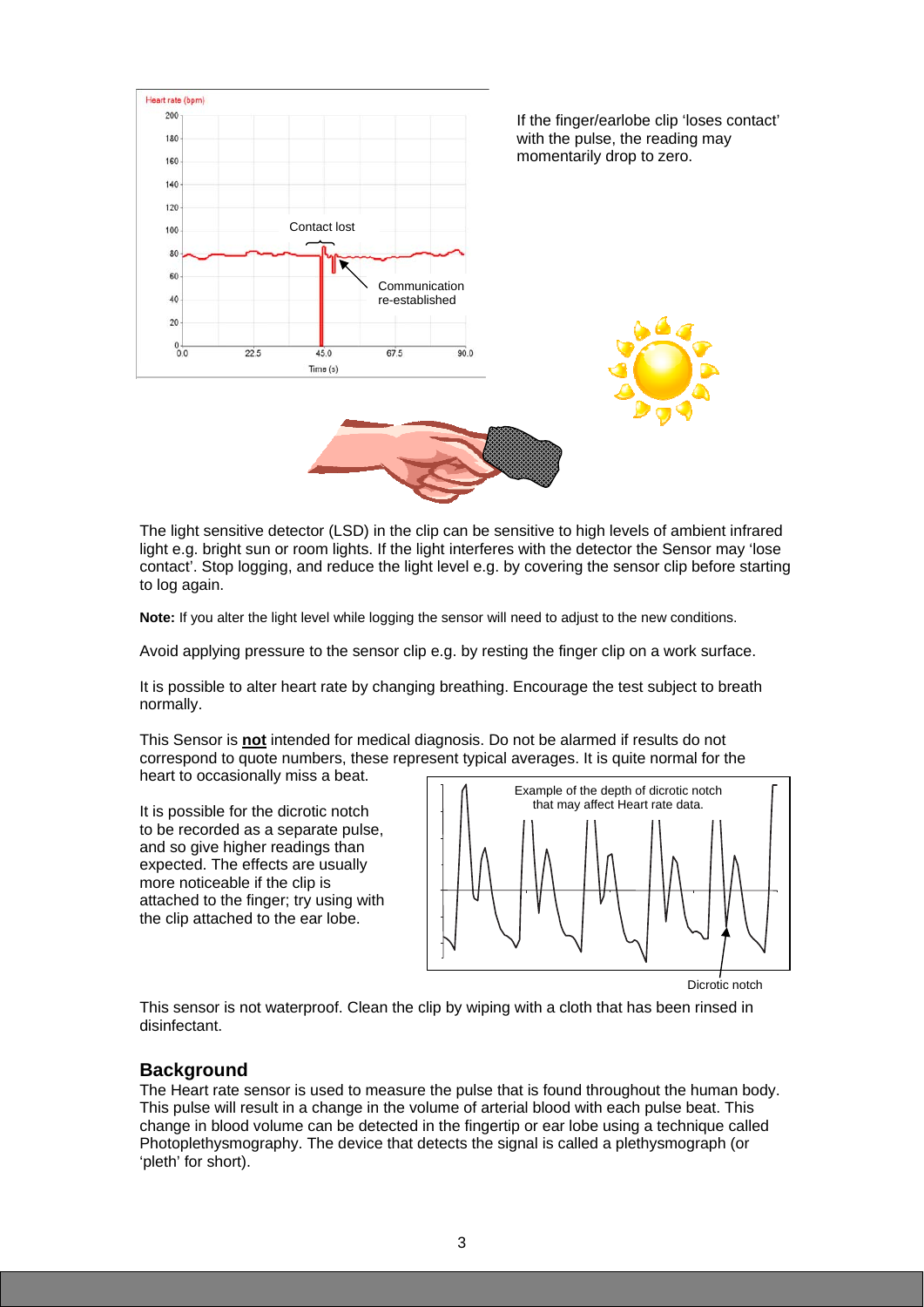The pleth consists of:

- An infrared LED which illuminates the tissue and
- A light sensitive detector (LSD), which detects the amount of light transmitted from the tissue.

The infrared LED and the light sensitive detector (LSD) are mounted in a spring-loaded device that can be clipped onto the fingertip or ear lobe.



Infrared light is absorbed well in blood and weakly in tissue. Any changes in blood volume will be registered since increasing (or decreasing) volume will cause more or less light absorption.

#### **Heart rate (beats per minute)**

Heart rate is a direct measure of how many times your heart contracts to pump blood to your body in a minute. A child has a smaller heart and therefore their heart needs to beat faster in order to pump the proper amount of blood.

| Age            | Average heart rate (beats per minute) |  |  |  |  |  |
|----------------|---------------------------------------|--|--|--|--|--|
| <b>Newborn</b> | 140                                   |  |  |  |  |  |
| 7 years        | $85 - 90$                             |  |  |  |  |  |
| 14 years       | $80 - 85$                             |  |  |  |  |  |
| Adult          | $70 - 80$                             |  |  |  |  |  |

Heart rate can vary with age as shown below:

In normal healthy individuals the heart rate, and thus the pulse rate, varies with the body's need to absorb oxygen and excrete carbon dioxide. When you exercise or feel anxious your heart beats more quickly, increasing the flow of oxygenated blood to your muscles. It may also be increased by stress, adrenaline entering the bloodstream or with an increase in temperature caused by fever. The heart rate decreases when asleep and some medical conditions may also cause a drop. Irregular changes in heart rate occur in all people.

Following exercise it takes a while for the heart rate to return to resting level. This is the recovery time and gives an indication of the fitness of the individual. Recovery time may vary from less than five minute in very fit individuals to around 15 minutes.

#### **Safe Pulse rates**

During experiments the safe heart rate should not be exceeded. The safe level is given as the maximum heart rate for age, minus 20 beats per minute.

| Age     | <b>Maximum heart rate</b><br>$210 - (0.65 \times age)$ | Safe heart rate<br>Max. heart rate - 20 |  |  |  |
|---------|--------------------------------------------------------|-----------------------------------------|--|--|--|
| 7 & 8   | 205                                                    | 185                                     |  |  |  |
| 9 & 10  | 204                                                    | 184                                     |  |  |  |
|         | 203                                                    | 183                                     |  |  |  |
| 12 & 13 | つへつ                                                    | 182                                     |  |  |  |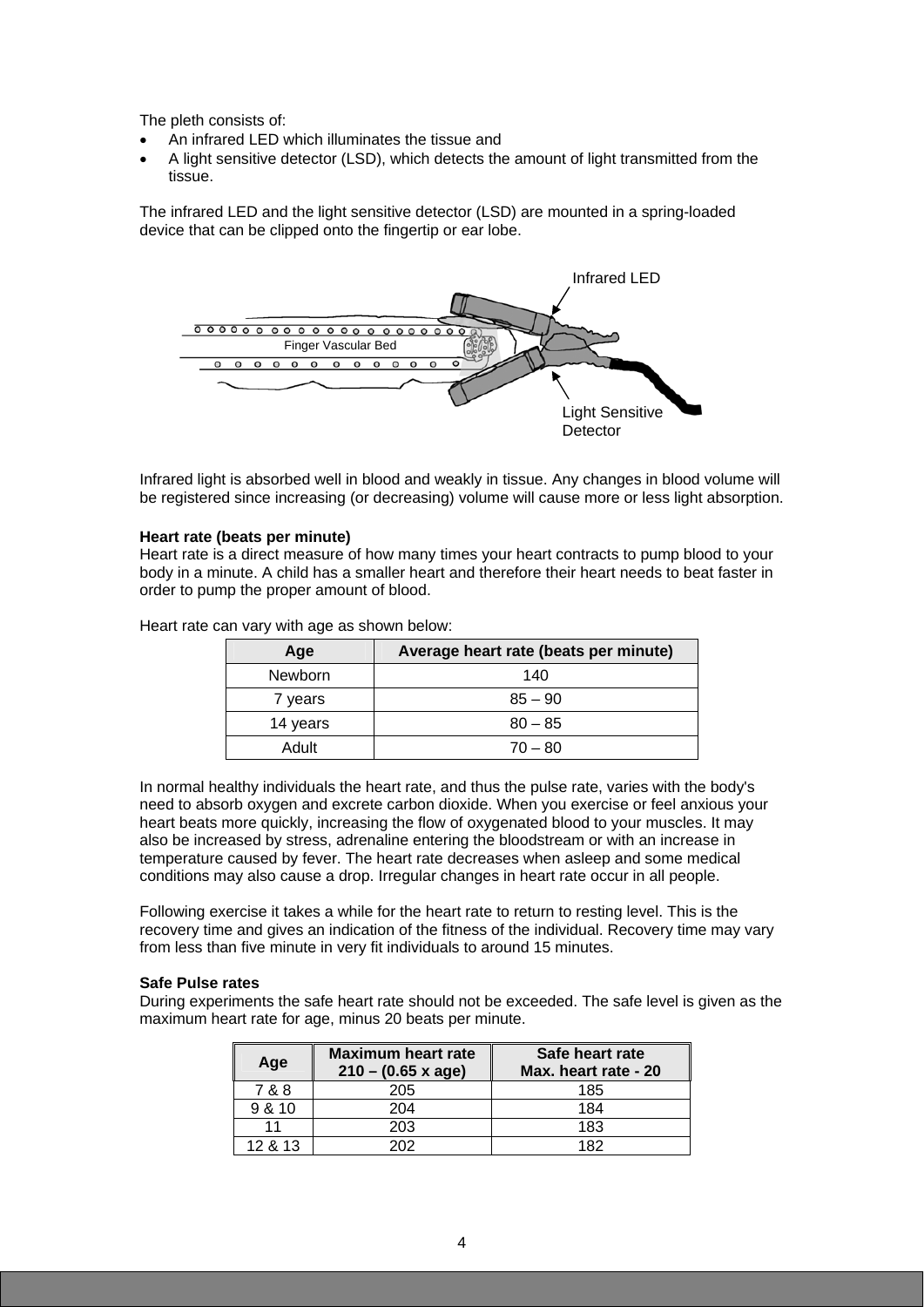It is important that investigations do not become a competition. Consider any possible health problems before selecting the subject.

### **Heart Waveform (mV)**

The heartbeat recorded by the Heart rate sensor is a measure of volume of blood in the finger or earlobe against time. The waveform is the shape of the wave as it travels.



For a healthy adult at rest, the heart beats on average at about 60 beats per minute or one a second i.e. around 1 Hz. This frequency is not constant (even in a healthy individual at rest).

It takes approximately one second to record a complete wave, so it is usually best to select a short total recording time. A shorter interval will normally show more detail.

| <b>User Level</b>             | 1. $2$ or $3$   | $1.2$ or $3$     | 2 or 3          | 2 or 3          | $2$ or $3$       | 3                | 3       |
|-------------------------------|-----------------|------------------|-----------------|-----------------|------------------|------------------|---------|
| <b>Recording mode</b>         | EasyLog         | EasyLog          | Graph           | Graph           | Graph            | Scope            | Scope   |
| <b>Total time</b>             | 5 <sub>s</sub>  | 10 <sub>s</sub>  | 2s              | 5s              | 10 <sub>s</sub>  | 5.1 s            | 12.75 s |
| <b>Interval</b>               | $30 \text{ ms}$ | 30 <sub>ms</sub> | $20 \text{ ms}$ | $20 \text{ ms}$ | 20 <sub>ms</sub> | 20 <sub>ms</sub> | 50 ms   |
| No. of samples                | 166             | 333              | 100             | 250             | 500              | 256              | 256     |
| Approx. no. of heart<br>waves | $7 - 9$         | $15 - 17$        | $2 - 3$         | $5 - 6$         | $10 - 12$        | 10               | 20      |

For example:

**Note:** With Vu the **fastest speed** that can be used to capture data is **50 Hz (20 ms)**.

## **Primary investigations**

- 1. Heart rate changes due to activity
- 2. Recovery rate after exercise pulse is timed until it gets back to the normal standing heart rate. Individuals with low recovery times exhibit better aerobic fitness.
	- Record your heart rate while at rest.
	- Either (a) remain seated and tap your feet in place to simulate a run or (b) remove the sensor clip, exercise vigorously then reconnect the clip. Record the heart rate change due to this activity.
	- To find your recovery rate continue recording data until your heart rate returns to its resting heart rate level.
- 3. Investigating pulse rate with different body positions (sitting, crouching, standing, lying down).
- 4. Effect of food (chocolate) or mild stimulants (caffeine)
- 5. Effect of music on pulse rate

E.g. Vu eBook worksheets such as How does exercise change us? Pulses, what is normal? Pulse, who is fit!